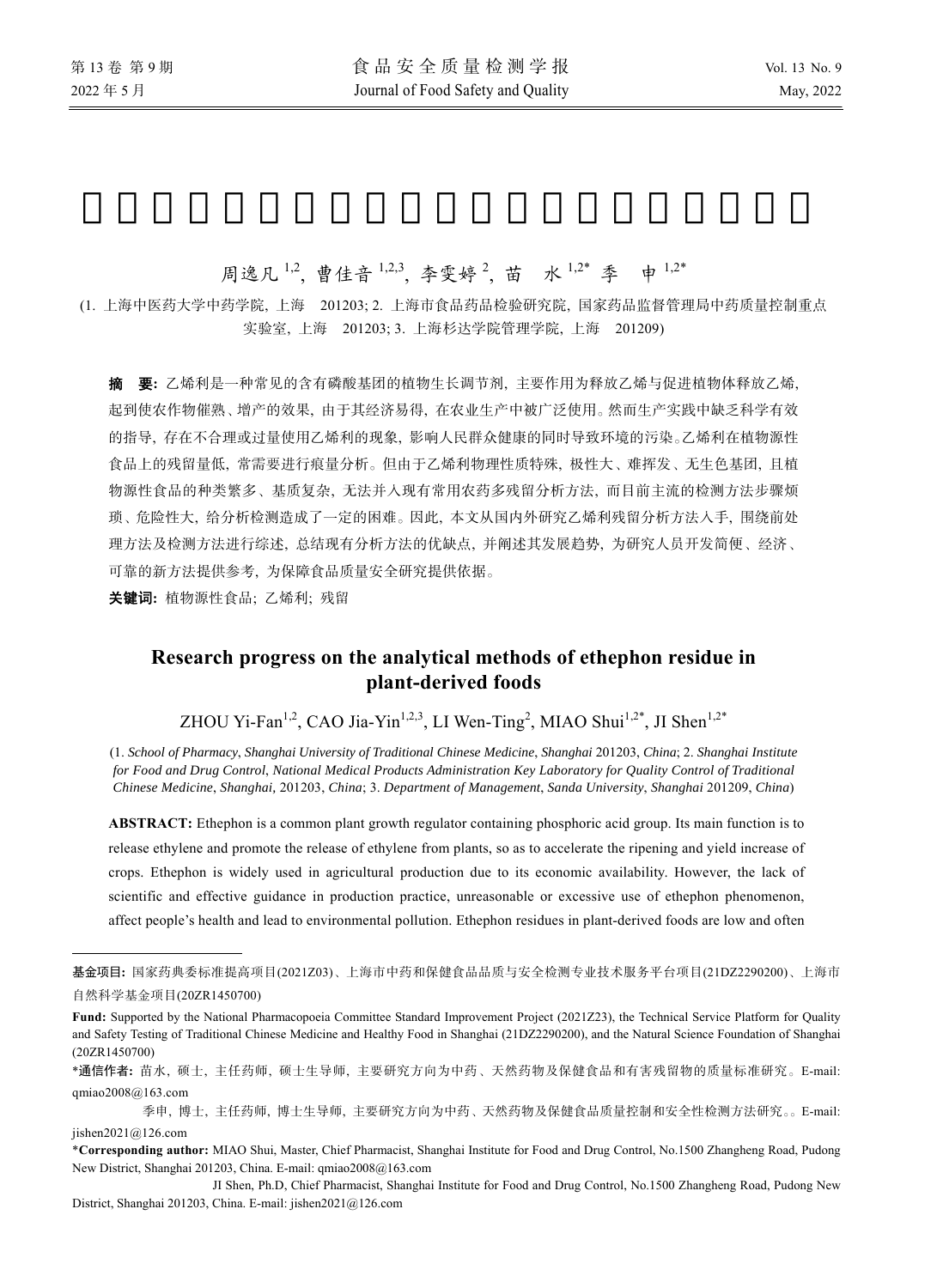require trace analysis, but due to the special physical properties of ethephon, such as large polarity, difficult volatilization and no chromogenic groups, and plant-derived food has many kinds and complex matrix, so it cannot be incorporated into the existing methods for multi-residue analysis of pesticides. However, the current mainstream detection methods have complicated steps and high risk, causing certain difficulties for analysis and detection. Therefore, this paper started from domestic and foreign research on ethephon residue analysis methods, reviewed the pretreatment methods and detection methods, summarized the advantages and disadvantages of existing analysis methods, and expounded its development trend, so as to provide a reference for researchers to develop simple, economical and reliable new methods, and provide a basis for food quality and safety research.

**KEY WORDS:** plant-derived foods; ethephon; residue

## **0** 引 言

乙烯利(ethephon, ETH)为常见的植物生长调节剂 (plant growth regulators, PGRs)的一种[1], 别名一试灵、 乙烯磷、益收生长素。其化学名称为 2-氯乙基膦酸 (2-chloroethylphosphonic acid) [2], 化学结构式如图 1。乙烯 利可以经由细胞液作用释放出植物体内源激素乙烯, 也能 够诱导植物体产出乙烯, 具有促使雌花分化、植株矮化和 果实成熟, 阻止植物休眠, 调节性别转化等功能[3]。文献报 道, 乙烯利具有生殖毒性、肝毒性、免疫毒性、中枢神经 毒性、发育毒性等毒副作用, 易致畸、致癌和致突变[4]。



图 1 乙烯利的化学结构式 Fig.1 Chemical formula of ethephon

乙烯利被广泛应用于农业生产中[5], 因此美国、日本、 欧盟、中国等都颁布了最大残留限量(maximum residues limits, MRLs)。乙烯利在我国食品中的使用范围涵盖了谷 物、油料和油脂、蔬菜、水果、坚果、调料及动物源性食 品等。徐爱东[6]随机调查了济宁市的 68 份蔬菜样品, 其中 59 份有乙烯利的检出, 在反季节蔬菜中的乙烯利残留超标 现象较多, 检出率高达 86.76%, 合格率不足 90%。文献调 研表明黄芩[7]、铁皮石斛[8]和人参[9]等中药材中也存在使用 乙烯利的情况。

较多植物源性食品可药食两用, 由于中医药现代化 及国际化的持续推进, 药食同源类食品获得人民广泛认可, 但野生的中药材已无法满足人们的需求, 因此使得中药材 的栽培品种增多, 栽培面积增加, 农药使用更为频繁。中 药种植过程中保证药材品质不退化、有效成分种类及含量 不降低是当前中药现代化发展的重要任务之一[10‒11]。为提 高产量, 植物生长调节剂也有所应用。而农业技术的推广 相对滞后, 对农药的合理应用缺少科学的指导, 使部分地 区药食同源类中药材的种植生产处于无序状态, 但尚未引

起业界的足够关注。中药材作为药物来讲, 较一般农作物 的种植更严格, 不仅要考虑到对产量、对残留毒性物质的 要求, 同时更要求保证药用效果。

鉴于此, 本文结合近年来国内外植物源性食品中乙 烯利残留检测所用的前处理方法及检测技术进行综述, 以 期为建立准确、灵敏地测定乙烯利残留的方法提供依据与 参考, 确保食品的质量安全。

## **1** 前处理方法

乙烯利是强极性的二元酸, 在极性溶剂中的溶解度 较大, 常用水、甲醇、酸化甲醇等作为样品中乙烯利的提 取溶剂。目前提取乙烯利常见的前处理方法有直接提取法、 液-液萃取法(liquid-liquid extraction, LLE)、固相萃取法 (solid phase extraction, SPE)、QuEChERS 法(quick, easy, cheap, effective, rugged and safe)及极性农药快速提取法 (quick polar pesticides extraction method, QuPPe)。

## **1.1** 直接提取法

由于乙烯利的极性较大, 在样品基质较为简单的情 况下, 可以考虑使用一种极性溶剂直接提取。张莹等[12]使 用甲醇:甲酸=20:1(*V*:*V*)将果蔬样品浸提过夜, 乙烯利回收 率为 75.4%~77.5%。李二虎等[13]使用甲醇:水=6:4(*V*:*V*)提取 大麦中的乙烯利, 用 NaOH 溶液调节 pH 至 8, 回收率为 74.15%~96.17%。卢思佳等[14]以纯水提取蔬菜样品中的乙 烯利, 通过超滤管离心后, 回收率为 88.3%~96.8%, 使净 化效率得到改善。该法操作简便, 所使用的极性溶剂也较 为环保安全, 但对于较复杂样品并不适用。

## **1.2** 液-液萃取法

液-液萃取法常用两种互不相溶的溶剂来分离目标化 合物与杂质, 以达到提纯并富集的目的。CHO 等[15]在匀质 番茄样品中加入乙腈与正己烷, 高速振荡离心后, 放入 ‒80 ℃冰箱使三相分离, 弃去乙腈与正己烷层, 以达到去 除脂溶性物质的目的, 乙烯利的回收率为 82%~108%。此 法回收率较为满意, 但液-液萃取法操作繁杂、耗时较长, 消耗大量试剂, 而且在处理较复杂食品基质时可能会出现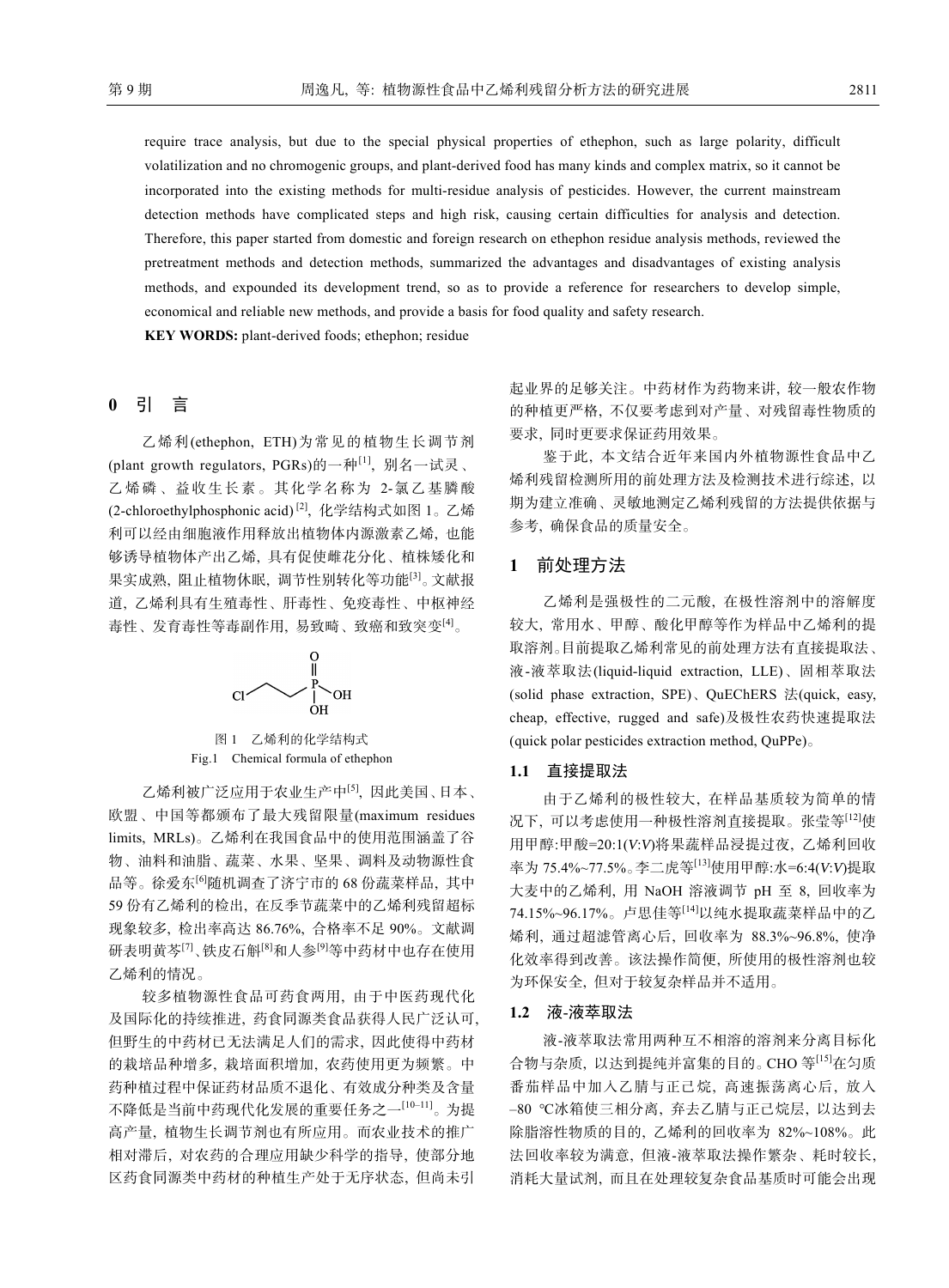乳化或沉淀等现象。

## **1.3** 固相萃取法

固相萃取法是一种采用分离柱选择性吸附及选择性 洗脱的方式对样品进行富集、分离、净化的方法。在之前 的研究中多采用阴离子交换柱、烷基柱与亲水亲脂平衡柱。 汤涛等[16]采用酸化甲醇提取棉籽、棉叶和土壤中的乙烯利, 上样至 MAX 柱, 用 2%甲酸的甲醇洗脱, 回收率 78.3%~95.1%。赵立苹等[17]使用 0.1%甲酸水超声处理榛子, 上样至 WAX 柱, 使用 10%氨化甲醇洗脱, 回收率为 90%~102%。李煜等[18]使用 1%甲酸水超声提取核桃样品, 经 C18 小柱分离后, 回收率 94%~105%。GASPARINI 等[19] 使用 0.1%甲酸水-10%乙腈提取果蔬样品, 经 HLB 柱萃取, 回收率为 70%~105%。虽然固相萃取法可以获得较为满意的 回收率, 但一种分离柱无法同时适配多种基质, 因此应根据 样品的基质特点及检测的目标化合物选择合适的分离柱。

#### **1.4** 改良的 **QuEChERS** 法

QuEChERS 法由是一种基于固相萃取和基质固相分 散技术的前处理方法, 其被广泛应用于水果、蔬菜中的农 药残留检测。该法快速简便, 但净化过程中的除水步骤需 要加入无水 MgSO4, 与水相互作用放出大量热量, 使稳 定性较差的农药发生降解而损失。粟有志等[20]以纯水提 取果蔬样品中的乙烯利, 提取液加入适量石墨化碳黑 (graphitized carbon black, GCB) 与 N- 丙基乙二胺 (N-propylenediamine, PSA), 涡旋离心后的上清液过微孔 滤膜, 回收率为 80.5%~92.7%, 该法提取溶剂采用纯水, 避免 QuEChERS 法的除水步骤, 从而在一定程度上提高了 净化效率。尽管 QuEChERS 法是目前农药残留测定最为常 用的方法, 但由于乙烯利等极性农药的特殊性质, 使得目 前的 QuEChERS 前处理方法已改用溶剂, 弃用除水步骤, 在净化填料的选择上也较为慎重。

## **1.5** 衍生化法

乙烯利不稳定、挥发性低的特点决定了其直接进入常 规仪器时响应值低[21]。现有乙烯利的衍生化方法为使用不 同的试剂对其羟基进行衍生化反应, 生成易于气化的待测 化合物。GB 23200.16—2016《食品安全国家标准 食品中 农药最大残留限量》及行业标准 NY/T 1016—2006《水果 蔬菜中乙烯利残留量的测定 气相色谱法》中使用酸化甲 醇提取果蔬中的乙烯利, 提取液经重氮甲烷衍生, 将乙烯 利衍生为二甲基乙烯利进行检测。重氮甲烷虽然在衍生化 反应中有较好的效果, 但它需要实验室自行制备, 毒性大, 吸入或接触会使人中毒, 且在室温下不稳定, 制备及储存 条件十分严苛, 重氮甲烷与磨砂玻璃的接口接触或受热都 可能会发生爆炸[12]。因此研究者们在不断探索其他衍生化 方法, 尽量避免使用重氮甲烷, 以规避危险。安建华等[22]

采用酸化甲醇提取果蔬和土壤中的乙烯利, 提取液加入 原乙酸三甲酯等试剂, 将乙烯利衍生为二甲基乙烯利进 行检测, 回收率为 82.3%~90.8%。陈克云等[23]使用酸化甲 醇提取果蔬中的乙烯利, 加入毒性较小的三甲基硅重氮甲 烷衍生, 回收率提升至 93%~102%。但三甲基硅重氮甲烷的 保质期短、价格昂贵, 不适宜推广。王杰斌等[24]使用酸化 甲醇提取果蔬中的乙烯利, 再用乙醚液液萃取, 提取液 氮吹至干后加入乙腈与硅烷化试剂 N,O*-*双(三甲基硅烷 基)三氟乙酰胺后放入烘箱衍生, 检测衍生化产物双(三 甲基硅烷基)乙烯利, 回收率 84.3%~95.1%。周婷婷等[25] 使用甲醇提取果蔬中的乙烯利, 后用 N-(特丁基二甲基硅 烷 )-N*-* 甲基三氟乙酰胺 [N-(terbutyl dimethylsilane) -n-methyl trifluoroacetamide, MTBSTFA]进行衍生, 回收率 为 81.3%~105.0%。但有文献报道使用 MTBSTFA 衍生化耗 时长, 且反应体系中的乙腈对色谱柱有损害[26]。衍生化法 虽然可获得较好的回收率, 但其操作繁杂、危险性大、试 剂昂贵, 不利于日常检测工作的进行。

## **1.6** 极性农药快速提取法

欧盟农药残留参考实验室在 QuEChERS 方法的基 础上提出了直接测定极性农药残留的 QuPPe 法。该法使 用水-酸化甲醇处理样品, 采用快速冷冻技术对提取液 进行高效净化, 使用同位素内标稀释技术进行质谱定量 分析,同时对乙烯利及其代谢物 2- 羟基乙烷膦酸 (2-hydroxyethanephosphonic acid, HEPA)进行检测, 已被应 用于果蔬、谷物等作物的乙烯利残留检测[27]。SILVA 等[28] 在 QuPPe 法的基础上对葡萄中的乙烯利残留进行检测, 回 收率为 70%~120%。QuPPe 法快速简便, 但由于过程简单、 步骤较少, 对样品的净化不够完全, 提取液中水溶性基质 成分较多, 基质效应较强, 导致灵敏度较低、检出限较高, 使得该法对仪器要求高, 因此应结合样品特点选择合适的 前处理方法。

## **2** 检测方法

乙烯利对紫外光敏感, 液相色谱法无法对其直接 测定, 目前乙烯利残留常用的检测方法有重量法[29]、滴 定法[30]、色谱法、色谱-质谱联用法。但因重量法及滴定 法的检出限较高、灵敏度较低, 现已无法满足对乙烯利残 留的检测需求, 因此本文不对其加以叙述。

## **2.1** 色谱法

## 2.1.1 气相色谱法

乙烯利由于挥发性低、无生色基团, 本身不可直接 使用气相色谱法(gas chromatography, GC), 但经过衍生化 后可使用气相色谱法定量检测。目前国家标准 (GB 23200.16-2016《食品安全国家标准 水果和蔬菜中乙烯利 残留量的测定 气相色谱法》)及农业部行业标准(NY/T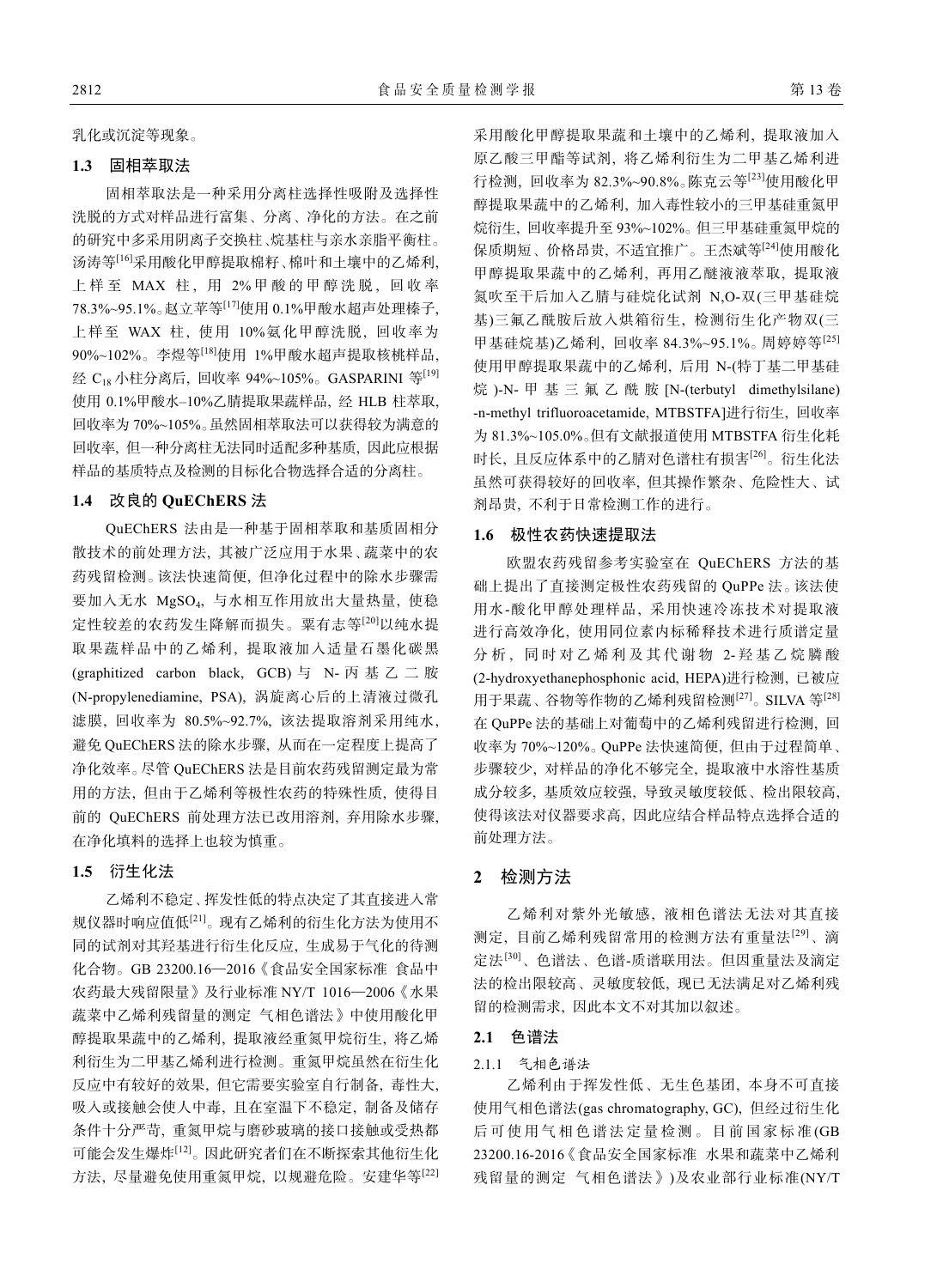1016-2006)中检测简单食品基质果蔬中的乙烯利残留使 用的方法为气相色谱法。气相色谱法常利用火焰光度检 测器 (flame photometric detector, FPD)<sup>[23-24,31]</sup>、氮磷检测 器 (nitrogen phosphorous detector, NPD)[32]进行分析。王杰 斌等[24]使用气相色谱法分析果蔬中乙烯利的残留, 检出限 及定量限分别为 1、3 μg/kg, 相对标准偏差(relative standard deviations, RSDs)为 1.31%~3.92%, 方法检出限较低, 满足 国家标准的相关限量要求, 但其衍生过程复杂, 且易受到 样品基质的干扰, 难免出现假阳性现象。

#### 2.1.2 顶空气相色谱法

顶空气相色谱法 (headspace gas chromatography, HS-GC)利用乙烯利在碱性环境中受热快速分解为乙烯的 特性进行检测, 可避免复杂的衍生化步骤。常用检测器为 氢火焰离子化检测器 (flame ionization detector, FID)<sup>[33–39]</sup>。 张兰等[36]针对茄果类蔬菜建立了顶空气相色谱法, 检出限 为 0.03 mg/kg, 定量限为 0.1 mg/kg, RSDs 为 2.87%~3.90%, 该方法在一定情况下可代替毒性大、对环境不友好的衍生 化方法。但由于乙烯在 GC-FID 中的响应较差, 且部分果 蔬中本身含有乙烯, 存在干扰, 因此在乙烯利残留量低时, 此法易产生假阳性[24]。

#### 2.1.3 离子色谱法

离子色谱法以阴阳离子交换为原理, 适用于检测强 极性的化合物。乙烯利极性强, 易溶于水, 具有离子的特 性, 适用于离子色谱分析。近年来该法对瓜果进行了较多 检测。香蕉上市前需要使用乙烯利进行催熟, 针对这一情 况, 尚政等[40]开发了检测香蕉中乙烯利残留的方法, 检出 限 0.03 mg/kg, 定量限 0.1 mg/kg, RSDs 为 1.9%~4.7%。颜金 良等[41]建立快速测定瓜果中乙烯利残留的方法, RSDs 为 3.71%~4.67%, 操作简便, 较适用于大批量样品的分析。虽 然在环境领域中离子色谱法方便快捷, 但食品安全分析中, 离子色谱仪的检验成本和实际应用前景劣于色谱-质谱法。

## **2.2** 色谱-质谱法

近年来质谱在检测领域的覆盖面越来越广, 其高灵 敏度的特点适合分析基质复杂且目标化合物痕量的样品, 经过与色谱联用后, 可以实现准确的定性定量。目前此法 正在成为检测乙烯利残留的首选方法, 应用较多的色谱-质谱法主要有气相色谱-质谱法、反向液相色谱-质谱法、 离子色谱-质谱法与亲水作用色谱-质谱法。

## 2.2.1 气相色谱-质谱法

气相色谱-质谱法(gas chromatography-mass spectrometry, GC-MS), 利用气相色谱的分离能力使混合物中的组分分 离, 使用质谱进行定性分析和精确的定量分析, 该法同时 具备气相色谱的高分辨率和质谱的高灵敏度。周婷婷等[25] 采用多反应监测(multiple reaction monitoring, MRM) 模式 分析水果、蔬菜中的乙烯利, 外标法定量, 检出限及定量 限为 0.2、0.6 μg/kg, RSDs 小于 5.4%。VEMULA 等[42]扩宽

了检测范围, 同时对乙烯利及其中间产物乙烯基膦酸 (vinylphosphonic acid, VPA)进行分析测定, 检出限及定量 限为 1、2 μg/kg, RSDs 小于 15%。该法检出限较低, 但需 要进行繁杂的衍生化反应。

## 2.2.2 液相色谱-质谱法

(1)反相液相色谱-质谱法

液相色谱-质谱法不需要对样品进行衍生, 并可利用 其抗干扰能力强、灵敏度高的优点直接进行检测。目前国 内番茄制品出口标准 SN/T 4522—2016《出口番茄制品中 乙烯利残留量的测定 液相色谱-质谱/质谱法》及国内外 其他使用液相色谱-串联质谱法(liquid chromatographytandem mass spectrometry, LC-MS/MS)检测乙烯利残留的 研究多使用电喷雾离子源(electron spray ionization, ESI)负 离子模式下的多反应监测模式进行检测<sup>[12,43-44]</sup>。XIE 等<sup>[43]</sup> 采用高效液相色谱-串联质谱法检测棉花中乙烯利残留, 定量限为 0.04 mg/kg, RSDs 为 7.2%~11.2%。张莹等[12]优化 条件, 使用串联四极杆质谱的选择离子监测模式(selective reaction monitoring, SRM)对果蔬中的乙烯利残留进行检 测, 检出限 0.01 mg/kg, RSDs 小于 7.35%, 满足检验的需 求。针对中药材人参中的乙烯利残留, 宋志峰等<sup>[9]</sup>建立了 超高效液相色谱 - 串联质谱法(ultra performance liquid chromatography- tandem mass spectrometry, UPLC-MS/MS), 该法采用 MRM 正离子模式, 检出限 0.15 mg/kg, RSD 为 4.72%。赵立苹等[17]也采用 UPLC-MS/MS 的 MRM 正离子 模式, 在榛子中检出限 0.04 mg/kg, 定量限 0.13 mg/kg, RSD 为 4.9%~6.6%。

## (2)离子色谱-质谱法

离子色谱法虽然可以检测样品中乙烯利的残留量, 但由于乙烯利的电离比较弱, 且分子量比常规的无机阴离 子大很多, 因此使用电导抑制-离子色谱法检测的灵敏度 较低, 而且可能由于目标化合物的结构相似等因素出现假 阳性, 为此常使用离子色谱-串联质谱法来提高检出限及 灵敏度[45]。在国内离子色谱-质谱法(ion chromatography mass spectrometry, IC-MS)的研究比较少, 卢思佳等<sup>[14]</sup>开发 了在蔬菜中测定乙烯利残留的方法, 检出限 0.2 μg/L, 定 量限 0.7 μg/L, 能够较好地满足检验的需要。国外检测乙烯 利残留的 IC-MS 法研究较多。如: ADAMS 等<sup>[46]</sup>和 MELTON 等[47]结合 QuPPe 前处理方法建立了基于果蔬、谷 物中乙烯利残留的检测方法, 检出限为 0.05 mg/kg。此外, GASPRAINI 等[19]在检测果蔬、小麦中的乙烯利残留中也优 化了 QuPPe 的前处理方法并且建立了离子色谱-高分辨质谱 法 (ion chromatography-high resolution mass spectrometry, IC-HRMS), 其在 FULLMS 模式下记录乙烯利的准确质量, 随后在平行反应监测(parallel reaction monitoring, PRM)模式 下进行打碎, 内标法定量, 定量限为 0.05 mg/kg, RSDs 不超 过 20%。该法灵敏度较高, 在检测乙烯利的残留量时具有一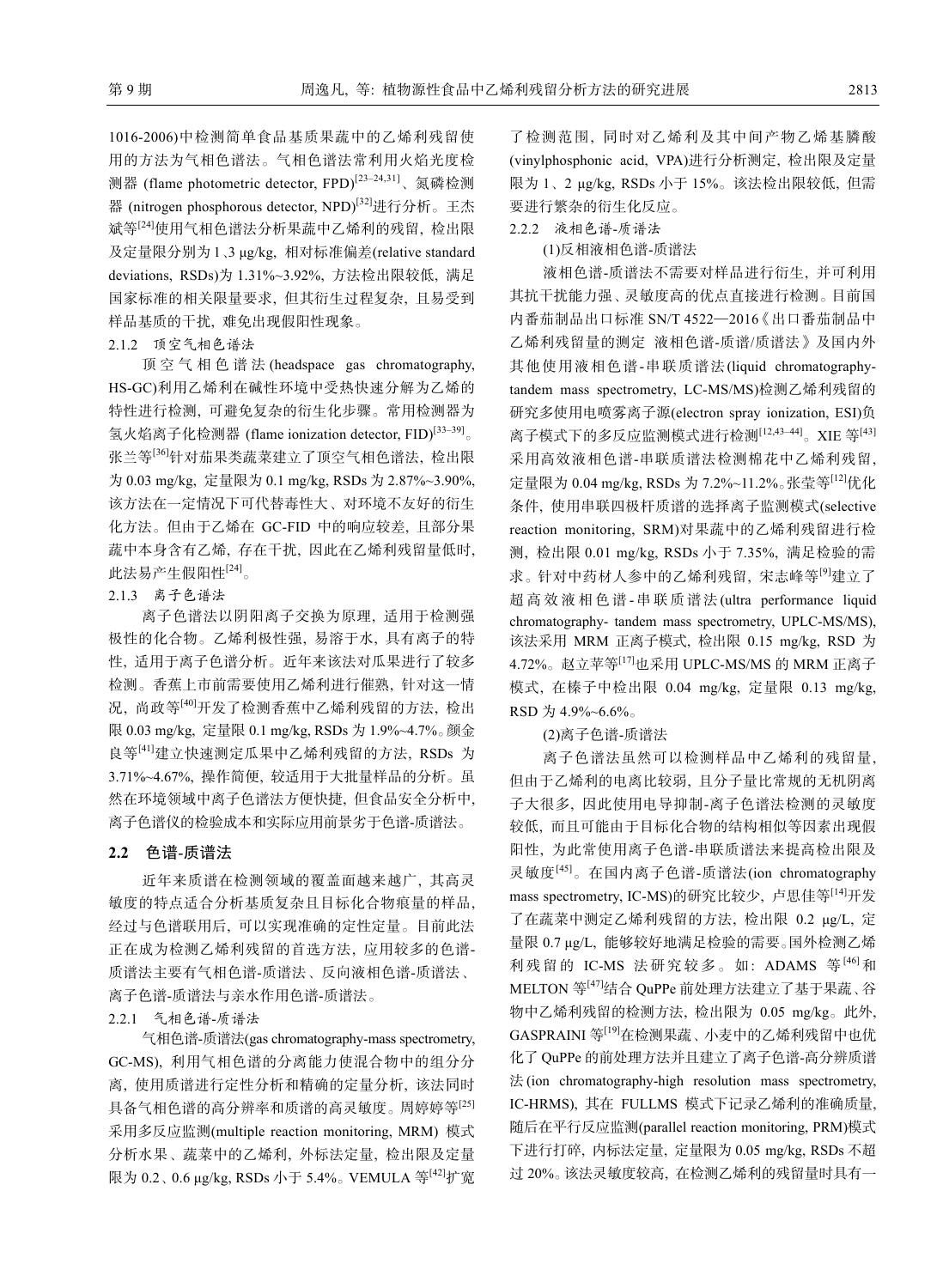定优势, 但离子色谱柱价格昂贵, 难以推广。

(3)亲水作用色谱-质谱法

乙烯利是强极性的阴离子化合物, 在常规的反向色 谱柱中无法保留, 但是采用极性固定相的亲水作用色谱 (hydrophilic interaction chromatography, HILIC)可较好地分 析此类极性化合物。HAVOT 等[48]建立了基于亲水作用色 谱-质谱法检测葡萄中乙烯利残留的方法, 定量限 25 μg/kg, RSDs 为 5%~11%。LOPEZ 等[49]也应用此法在葡萄酒等饮 料中检测乙烯利残留, 定量限 10 μg/kg, RSDs 为 4.6%~16.4%。MANZANO-SANCHEZ 等<sup>[50]</sup>首次建立了亲 水作用色谱-高分辨质谱法对橘子、茄子等果蔬进行检测, 定量限 25~50 μg/kg, RSDs 为 6.7%~15.8%。近年来该方法 在国外得到广泛应用, 检出限较低, 可较好满足我国国家 标准的相关检测要求。近年来有关植物源性食品中乙烯利 残留的分析方法的研究情况总结见表 1。

#### **3** 结束语

乙烯利使用广泛, 并具有多种潜在的毒副作用, 然而 其分子量小、不稳定、强极性、难气化、对紫外敏感、无 生色基团的特点使得分析检测有一定难度。尤其是在痕量 分析中, 前处理繁杂、色谱峰形差、灵敏度低, 对食品检 验工作造成不小的困难, 因此需要开发和选择合适的检测 分析方法以加强对食品中乙烯利的残留监管。

目前检测食品中乙烯利残留的前处理方法和检测方 法取得了很大发展 , 但仍存在一些不足之处。随着 QuEChERS 法和 QuPPe 法的不断成熟, 已出现自动化前处 理设备, 多数情况下实验室优先使用这两种前处理方法可 大幅提高检测精度和效率。实验室检测方法的主流发展趋 势为不需要进行衍生的液相色谱-质谱法, 特别是亲水作 用色谱-质谱法的出现, 很适用于极性农药的分析。今后的 研究应考察现有的较成熟的方法, 各取所长并加以优化, 建立乙烯利检测的专属方法, 以便准确、快速、安全地监 测乙烯利的残留量; 同时开发灵敏度高、准确性好的快速 检测产品, 例如胶体金检测法等, 以便在实际的市场监管 中发挥作用。当前亟须完善并提高国家及行业标准, 指导 农业生产活动中科学合理使用乙烯利, 规范乙烯利的使用 量, 以达到提质、增产的目的, 同时保证食品的质量安全, 保障人民群众的健康不受损害。

表 **1** 植物源性食品中乙烯利残留分析方法总结 **Table 1 Summary of analytical methods for ethephon residues in plant-derived foods** 

|       | 基质                  | 前处理方法      | 检测方法            | 文献                 |
|-------|---------------------|------------|-----------------|--------------------|
|       | 人参、苹果、番茄            | $d$ -SPE   | LC-MS           | [9, 44]            |
| 直接测定法 | 葡萄、苹果、桃子、大麦、番茄、棉花   | 直接提取法      | LC-MS           | $[12-13, 43]$      |
|       | 茄子、番茄、玉米、辣椒         | 直接提取法      | IC-MS           | $\lceil 14 \rceil$ |
|       | 番茄                  | LLE        | LC-MS           | $[15]$             |
|       | 棉籽、棉叶、土壤            | <b>SPE</b> | LC-MS           | $\lceil 16 \rceil$ |
|       | 榛子、核桃               | OuPPe-SPE  | LC-MS           | $[17-18]$          |
|       | 玉米、草莓、蜂蜜            | <b>SPE</b> | IC-MS           | $[19]$             |
|       | 黄瓜、番茄、苹果、香蕉         | QuEChERS   | LC-MS           | $[20]$             |
|       | 葡萄                  | OuPPe      | LC-MS           | $[28]$             |
|       | 豌豆、辣椒、菠萝、瓜          | QuPPe      | IC-MS           | $[46-47]$          |
|       | 番茄、草莓、豆芽、茄子、芒果浆     | 直接提取法      | HS-GC-FID       | $[33-39]$          |
|       | 香蕉                  | LLE        | IC-CD           | $[40]$             |
|       | 橘子、青瓜、草莓、香蕉         | <b>SPE</b> | IC-CD           | $[41]$             |
|       | 葡萄、橘子、茄子            | 直接提取法      | <b>HILIC-MS</b> | $[48-50]$          |
| 间接测定法 | 芒果、香蕉、土壤、草莓、萝卜      | LLE+衍生     | GC-MS           | [22, 25]           |
|       | 辣椒、香蕉、番茄、苹果、梨、葡萄、橘子 | LLE+衍生     | GC-FPD          | $[23-24, 31]$      |
|       | 番茄                  | LLE+衍生     | GC-NPD          | $[32]$             |
|       | 人心果                 | d-SPE+衍生   | GC-MS           | $[42]$             |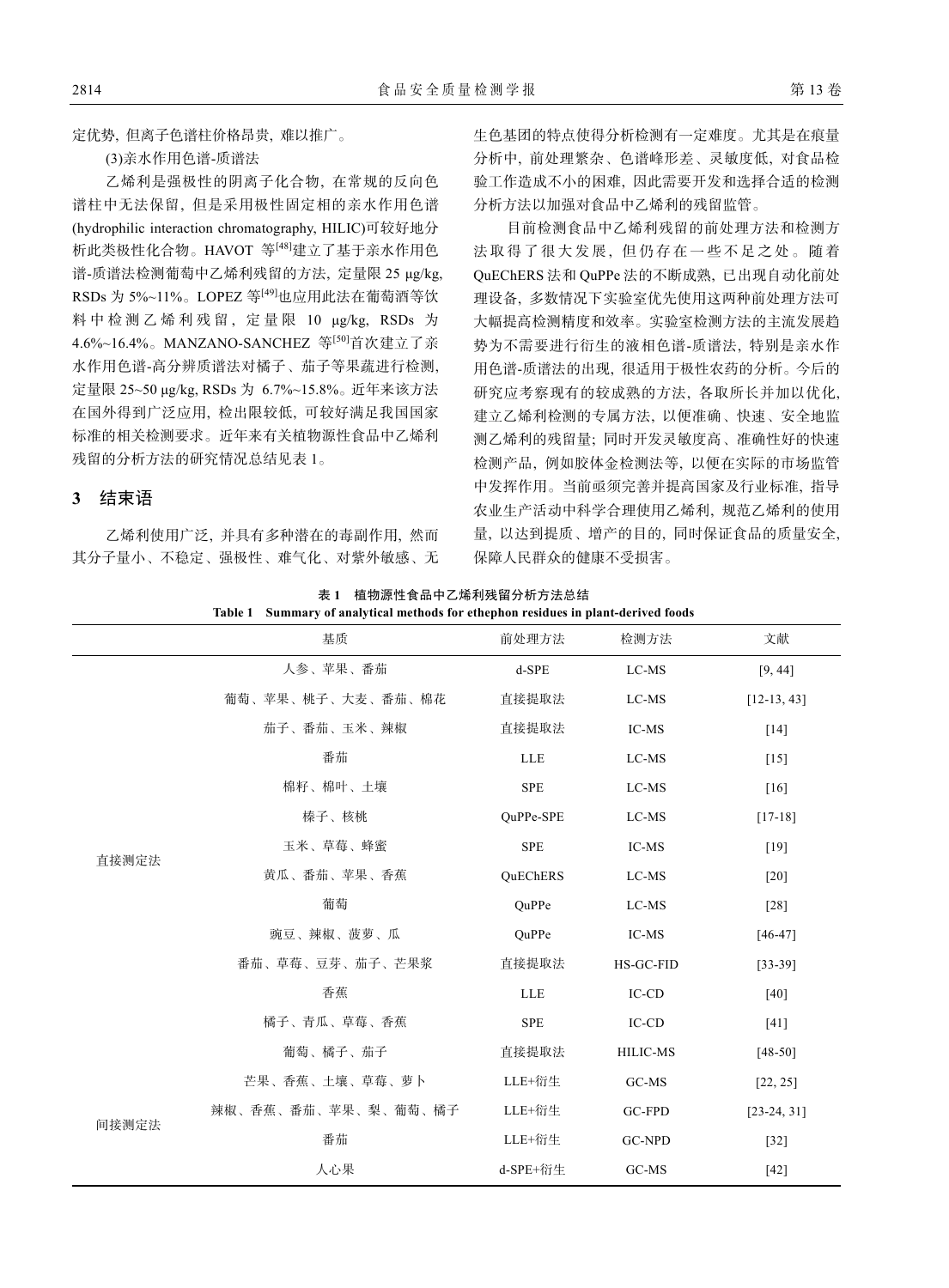#### 参考文献

2015.

- [1] HE SH, CAO XC, WU HJ, *et al*. Rapid determination of glyphosate, aminomethyl phosphonic acid, glufosinate, and ethephon residues in environmental water by direct injection-ultra performance liquid chromatography-triple quadrupole mass spectrometry [J]. Chin J Chromatogr, 2019, 37(11): 1179-1184.
- [2] 农业部农药检定所. FAO/WHO 农药产品标准手册[M]. 北京: 化学工 业出版社, 2015. Institute for the Control of Agrochemicals. Handbook of FAO/WHO pesticide product specifications [M]. Beijing: Chemical Industry Press,
- [3] 秦旭, 徐应明, 孙扬, 等. 催熟剂乙烯利在番茄及土壤中的残留动态研 究[J]. 食品工业, 2016, 37(4): 173‒177. QIN X, XU YM, SUN Y, *et al*. Residue and dissipation dynamics of chemical ripener ethephon in tomato and soil [J]. Food Ind, 2016, 37(4): 173‒177.
- [4] 许春爽, 姜宙, 沈伟, 等. 植物生长调节剂的毒理作用及其损害雄性生 殖健康的研究进展[J]. 中华男科学杂志, 2018, 24(4): 370‒375. XU CS, JIANG Z, SHEN W, *et al*. Toxicological characteristics of plant growth regulators and their impact on male reproductive health [J]. Natl J Androl, 2018, 24(4): 370-375.
- [5] 李晓冰. 生长素、乙烯利对大豆生根及茎伸长的调控作用[D]. 哈尔滨: 东北农业大学, 2018.

LI XB. Regulation of auxin and ethephon on rooting and stem elongation of soybean [D]. Harbin: Northeast Agricultural University, 2018.

[6] 徐爱东. 蔬菜中乙烯利使用现状调查、残留量测定及安全性评价[J]. 北方园艺, 2011, (2): 36‒39.

XU AID. Research in utilization of current situation,residue measurement and safety evaluation of ethephon in vegetables [J]. North Hortic, 2011,  $(2): 36 - 39.$ 

- [7] 宋琦, 曹伍林, 孟祥才. 乙烯利对栽培黄芩光合作用和药材质量的影 响[J]. 现代中药研究与实践, 2015, 29(4): 7‒9. SONG Q, CAO WL, MENG XC. The effect of ethephon on photosynthesis of sutellaria baicalensis and the quality of ridix scutellaria [J]. Res Pract Chin Med, 2015, 29(4): 7-9.
- [8] 丁久玲, 郑凯, 史俊, 等. 乙烯利和硒复配剂对铁皮石斛抗寒性的影响 [J]. 江苏农业科学, 2020, 48(20): 164‒169. DING JL, ZHENG K, SHI J, *et al*. Effects of ethephon and selenium compound on cold resistance of *Dendrobium officinale* [J]. Jiangsu Agric Sci, 2020, 48(20): 164-169.
- [9] 宋志峰, 李刚, 何智勇, 等. UPLC-MS-MS 同时测定人参中 4 种植物生 长调节剂残留量[J]. 化学分析计量, 2016, 25(6): 46‒50. SONG ZF, LI G, HE ZY, *et al*. Determination of 4 kinds of plant growth regulator residues in ginseng by UPLC-MS/MS [J]. Chem Anal Meter, 2016, 25(6): 46‒50.
- [10] 魏赫, 王莹, 金红宇, 等. 植物生长调节剂研究进展及其在中药种植中 使用和检测[J]. 中国药学杂志, 2016, 51(2): 81‒85. WEI H, WANG Y, JIN HY, *et al*. Research progress in plant growth regulators and their application, content determination in planting traditional chinese medicine [J]. Chin Pharm J, 2016, 51(2): 81-85.
- [11] 曹佳音, 李雯婷, 潘惠勤, 等. 植物源性食品中氨基酸类有机磷除草剂 分析方法的研究进展[J]. 食品安全质量检测学报, 2020, 11(20):

7203‒7212.

CAO JY, LI WT, PAN HQ, *et al*. Research progress on the analytical methods of amino acid organop hosp horus herbicide residues in plant-derived foods [J]. J Food Saf Qual, 2020, 11(20): 7203‒7212.

- [12] 张莹, 丁春瑞, 鹿毅. HPLC-MS/MS法测定果蔬中乙烯利的残留[J]. 新 疆农业科学, 2015, 52(1): 157‒161. ZHANG Y, DING CR, LU Y. Detection of ethephon's residues in fruits and vegetables by high performance liquid chromatography/tandem mass spectrometric method [J]. Xinjiang Agric Sci, 2015, 52(1): 157-161.
- [13] 李二虎, 吴兵兵, 张武, 等. 三重四级杆串联液质联用仪测定大麦中乙 烯利残留[J]. 农药科学与管理, 2017, 38(10): 36‒40. LI EH, WU BB, ZHANG W, *et al*. Determination of ethephon residue in barley by HPLC-MS/MS [J]. Pestic Sci Adm, 2017, 38(10): 36-40.
- [14] 卢思佳, 杨瑞琴, 于素华, 等. 离心超滤/离子色谱-三重四极杆质谱法 同时测定蔬菜中乙烯利和 2,4-二氯苯氧乙酸[J]. 分析测试学报, 2022,  $41(2): 261 - 265.$

LU SJ, YANG RQ, YU SH, *et al*. Simultaneous determination of ethephon and 2,4-D in vegetables by centrifugal ultrafiltration/ion chromatographytriple quadrupole mass spectrometry [J]. J Instrum Anal, 2022, 41(2):  $261 - 265$ .

- [15] CHO SK, CHO JM, ABD EA, *et al.* Simple extraction method using syringe filter for detection of ethephon in tomatoes by negative-ion mode liquid chromatography with tandem mass spectrometry [J]. Biomed Chromatogr, 2015, 29(10): 1480‒1485.
- [16] 汤涛, 张昌朋, 吴珉, 等. 固相萃取/超高效液相色谱-串联质谱法分析 乙烯利在棉籽、棉叶和土壤中的残留[J]. 分析测试学报, 2019, 38(1): 69‒74.

TANG T, ZHANG CP, WU M, *et al*. Determination of ethephon residues in cotton seed, cotton leaf and soil by solid phase extraction/ultra high performance liquid chromatography-tandem mass spectrometry [J]. J Instrum Anal, 2019, 38(1): 69‒74.

[17] 赵立苹, 林芳. 超高效液相色谱串联质谱法(UPLC-MS/MS)测定榛子 中乙烯利的残留[J]. 检验检疫学刊, 2019, 29(3): 55-57. ZHAO LP, LIN F. Determination of ethylene residues in hazelnut by ultra high performance liquid chromatography-tandem mass spectrometry (UPLC-MS/MS) [J]. J Inspect Quarant, 2019, 29(3): 55‒57.

[18] 李煜, 王晨晨. 核桃中乙烯利农药残留分析方法[J]. 农药科学与管理, 2019, 40(11): 40‒43.

LI Y, WANG CC. Method for analysis of ethephon pesticide residues in walnut [J]. Pestic Sci Adm, 2019, 40(11): 40‒43.

- [19] GASPARINI M, ANGELONE B, FERRETTI E. Glyphosate and other highly polar pesticides in fruit, vegetables and honey using ion chromatography coupled with high resolution mass spectrometry: Method validation and its applicability in an official laboratory [J]. J Mass Spectrom, 2020, 55(11): e4624.
- [20] 粟有志, 李艳美, 尚爽, 等. QuEChERS/液相色谱-串联质谱法测定果 蔬中乙烯利残留[J]. 分析测试学报, 2013, 32(10): 1237-1241. SU YZ, LI YM, SHANG S, *et al*. Determination of ethephon residue in fruits and vegetables by QuEChERS/high performance liquid chromatographytandem mass spectrometry [J]. J Instrum Anal, 2013, 32(10): 1237-1241.
- [21] 董祺杰, 赵俊虹, 李煜. 重氮甲烷衍生-气相色谱法测定黄瓜中乙烯利 残留量[J]. 理化检验-化学分册, 2011, 47(9): 1071-1073. DONG QJ, ZHAO JH, LI Y. GC determination of residual amount of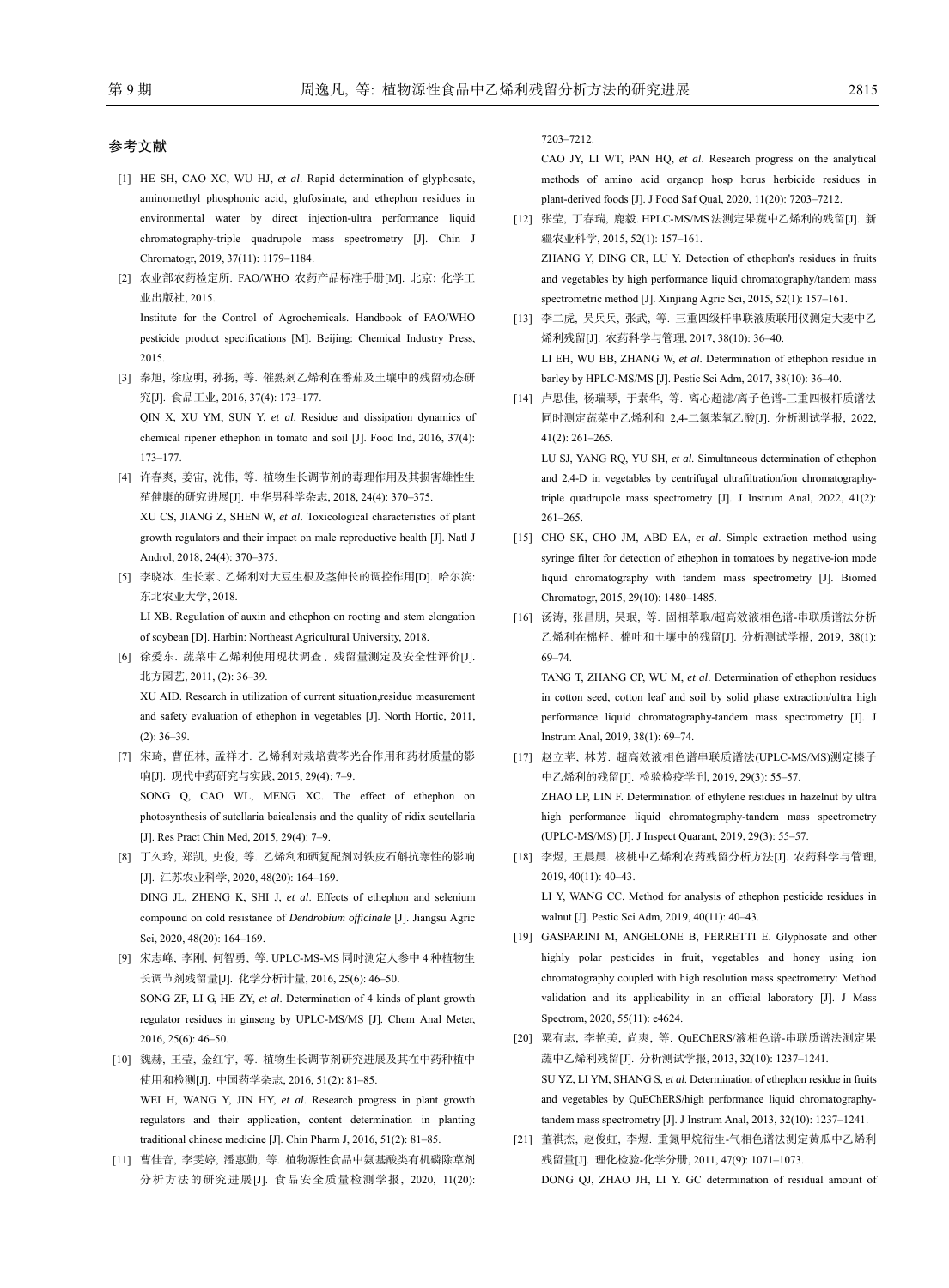- [22] 安建华, 韦红映, 乐佳玲, 等. 一种土壤和蔬菜水果中乙烯利的检测新 方法[J]. 化工设计通讯, 2019, 45(2): 133‒134. AN JH, WEI HY, LE JL, *et al*. A new method for detecting ethephon in soil and vegetable fruits [J]. Chem Eng Des Commun, 2019, 45(2): 133‒134.
- [23] 陈克云, 王艳丽, 沈祥震, 等. 三甲基硅重氮甲烷衍生化-气相色谱法 测定水果蔬菜中乙烯利的残留[J]. 农药学学报, 2018, 20(4): 495‒499. CHEN KY, WANG YL, SHEN XZ, *et al*. Determination of ethephon residue in fruits and vegetables by gas chromatography after derivatization with (trimethylsilyl) diazomethane [J]. Chin J Pestic Sci, 2018, 20(4): 495‒499.
- [24] 王杰斌, 洪霞, 钱滢文, 等. 硅烷化衍生气相色谱法测定蔬菜、水果中 乙烯利残留量[J]. 食品与机械, 2018, 34(2): 73‒78. WANG JB, HONG X, QIAN YW, *et al*. Determination of ethephon residues in vegetables and fruits bysilane derivation gas chromatography [J]. Food Mach, 2018, 34(2): 73-78.
- [25] 周婷婷, 陈卢涛, 周敏, 等. 气相色谱-串联质谱法测定水果、蔬菜中乙 烯利的残留量[J]. 食品工业科技, 2019, 40(15): 201‒206. ZHOU TT, CHEN LT, ZHOU M, *et al*. Determination of ethephon residues in fruits and vegetables by gas chromatography-tandem mass spectrometry [J]. Sci Technol Food Ind, 2019, 40(15): 201-206.
- [26] ROYER A, LAPORTE F, BOUCHONNET S, *et al*. Determination of ethephon residues in water by gas chromatography with cubic mass spectrometry after ion-exchange purification and derivatisation with N-(tert-butyldimethylsilyl)-N-methyltrifluoroacetamide [J]. J Chromatogr A, 2006, 1108(1): 129‒135.
- [27] ANASTASSIADE M, KOLBERG DI, EICHHORN E, *et al*. Quick method for the analysis of numerous highly polar pesticides in food involving extraction with acidified methanol and LC-MS/MS measurement (QuPPe, method, version 12) [EB/OL]. [2021-07-23]. https://www.eurl-pesticides.eu/userfiles/file/EurlSRM/EurlSrm\_meth\_QuP Pe\_PO\_V12.pdf [2021-12-23].
- [28] SILVA H, BEDOR D, CUNHA A, *et al*. Ethephon and fosetyl residues in fruits from Sao Francisco Valley, Brazil [J]. Food Addit Contam Part B Surveill, 2020, 13(1): 16‒24.
- [29] 毕富春, 吴国旭. 乙烯利重量法分析的改进[J]. 现代农药, 2008, (4): 33‒35.

BI FC, WU GX. Improvement on the gravimetric analytical method of ethephon [J]. Mod Agrochem, 2008,(4): 33‒35.

- [30] 江涛, 吴学锋, 刘京平. 自动电位滴定法测定乙烯利含量[J]. 理化检 验-化学分册, 2000, (8): 377. JIANG T, WU XF, LIU JP. Determination of ethephon content by automatic potentiometric titration [J]. Phys Test Chem Anal, 2000, (8): 377.
- [31] 尹桂豪, 党玉丽, 刘茵, 等. 番茄中乙烯利残留量测定的新方法[J]. 河 南农业大学学报, 2006, 40(6): 611‒613.

YIN GH, DANG YL, LIU Y, *et al*. A new method for determination of ethephon residue in tomaotoes [J]. J Henan Agric Univ, 2006, 40(6): 611‒613.

[32] 李晓娜, 刘龙腾, 陈钟, 等. 气相色谱法测定番茄中乙烯利的残留量 [J]. 农药科学与管理, 2013, 34(6): 32‒35.

LI XN, LIU LT, CHEN Z, *et al*. Determination of ethephon residue in tomaotoes by GC [J]. Pestic Sci Adm, 2013, 34(6): 32‒35.

[33] 汪霞. 顶空气相色谱法测定水果蔬菜中乙烯利[J]. 中国卫生检验杂志, 2016, 26(16): 2316‒2318.

WANG X. Determination of ethephon in vegetables and fruits by head-space gas chromatography [J]. Chin J Health Lab Technol, 2016, 26(16): 2316‒2318.

- [34] 曹洪恩, 夏慧, 卢平, 等. 静态顶空-气相色谱法测定豆芽中乙烯利的 农药残留[J]. 农药, 2011, 50(4): 286‒288. CAO HEN, XIA H, LU P, *et al*. Determination of ethephon residues in bean sprout samples by static headspace gas chromatography [J]. Agrochemicals, 2011, 50(4): 286-288.
- [35] 张伟, 杨红莲, 房彦军, 等. 静态-顶空气相色谱法检测蔬菜中乙烯利 的残留量[J]. 解放军预防医学杂志, 2013, 31(3): 225‒227. ZHANG W, YANG HL, FANG YJ, *et al*. Determination of ethephon residues in vegetables by static headspace gas chromatography [J]. J Prev Med Chin, 2013, 31(3): 225-227.
- [36] 张兰, 白雪, 潘秀丽, 等. 茄果类蔬菜中乙烯利残留量的测定方法[J]. 甘肃科技纵横, 2021, 50(2): 14‒16. ZHANG L, BAI X, PAN XL, *et al*. Method for determination of ethephon residues in solanaceous vegetables [J]. Gansu Sci Technol, 2021, 50(2): 14‒16.
- [37] 马天文, 张静, 张黎凤, 等. 设施番茄中乙烯利残留检测分析[J]. 现代 农业科技, 2017, (1): 102‒103. MA TW, ZHANG J, ZHANG LF, *et al*. Detection and analysis of ethephon residue in greenhouse tomato [J]. Mod Agric Sci Technol, 2017, (1):  $102 - 103$ .
- [38] 付骋宇, 李莹, 孔祥虹, 等. 自动顶空气相色谱法测定芒果浆中乙烯利 的残留量[J]. 食品安全质量检测学报, 2015, 6(11): 4389-4392. FU PY, LI Y, KONG XH, *et al*. Determination of residue of ethephon in mango puree by capillary gas chromatography with auto HS headspace sampler [J]. J Food Saf Qual, 2015, 6(11): 4389-4392.
- [39] 冉琴, 刘洁, 杨晓凤, 等. 顶空-气相色谱法测定葡萄中乙烯利的残留 量[J]. 理化检验(化学分册), 2020, 56(2): 161-164. RAN Q, LIU J, YANG XF, *et al*. GC Determination of residual amount of ethephon in grapes with headspace gas chromatography [J]. Phys Test Chem Anal, 2020, 56(2): 161‒164.
- [40] 尚政, 张宇, 王明月, 等. 离子色谱法检测香蕉中乙烯利的残留降解动 态[J]. 食品与发酵工业, 2014, 40(9): 152‒156. SHANG Z, ZHANG Y, WANG MY, *et al*. Determination of ethephon residue degradation dynamics in banana by ion chromatography [J]. Food Ferment Ind, 2014, 40(9): 152-156.
- [41] 颜金良, 王立. 离子色谱法快速测定瓜果中乙烯利含量研究[J]. 中国 卫生检验杂志, 2008, (8): 1544‒1545. YAN JL, WANG L. Ion chromatography determination of ethephon residues in fluid [J]. Chin J Health Lab Technol, 2008, (8): 1544-1545.
- [42] VEMULA M, SREEDASHYAM H, SHAIKH AS, *et al*. Determination of 2-chloroethylphosphonic acid and its intermediate vinylphosphonic acid from artificially ripened sapota fruit by modified dispersive solid-phase extraction cleanup and gas chromatography/mass spectrometry analysis [J]. Rapid Commun Mass Spectrom, 2020, 34(21): e8907.
- [43] XIE W, SHI Y, HOU J, *et al*. Simultaneous determination of ethephon, thidiazuron, diuron residues in cotton by using high performance liquid